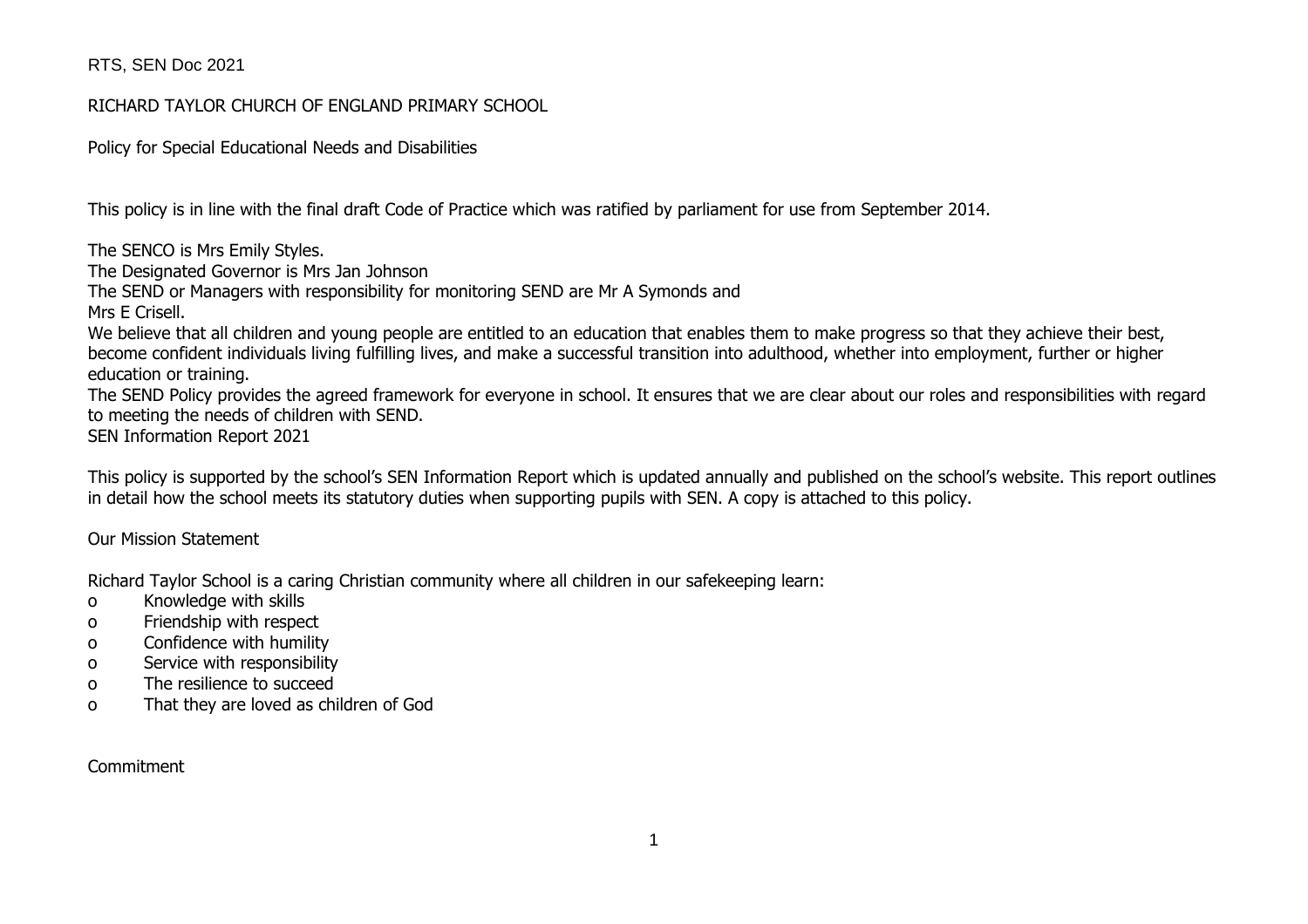Richard Taylor CE Aided Primary School is committed to being a fully inclusive school. Our Christian ethos is central to our belief that all members of our community should be valued and supported.

This policy reflects the core aims of the school :

The school community believes that:

- All pupils are equally valued and the school has high aspirations for all
- All pupils are the shared responsibility of all staff
- All pupils are entitled to a broad and balanced curriculum which is personalised and focused on outcomes.
- Teaching and learning will be adapted to suit the needs of learners and recognise different routes to achievement
- Early and accurate identification is essential
- There will be a flexible continuum of provision for pupils with SEND
- SEND and high needs funding will be used efficiently to ensure good progress of pupils with additional needs
- Staff will be given appropriate training to allow them to meet a wide range of needs
- Parents will be fully involved as partners in their child's education
- Pupils will be encouraged to give their views on what learning is like for them
- Governors should have access to information which will allow them to monitor and evaluate the effectiveness of the SEND policy

### Definition

A child is defined as having Special Educational Needs (SEN) if they have a learning difficulty which calls for special educational provision to be made or if he or she finds it much harder to learn than children of the same age.

A learning difficulty means that the child either:

a) has significantly greater difficulty in learning than the majority of children of the same age

b) has a disability, which either prevents or hinders the child from making use of the educational facilities which are provided for children of the same age in a mainstream school

Special educational provision means educational provision, which is additional to, or different from, the provision made generally for children of the same age in a mainstream school. (xiii, xiv CoP 2014)

Children must not be regarded as having learning difficulty solely because the language or form of language of their home is different from the language in which they will be taught.

N.B. Gifted children are not included in DfES definition of SEND and not covered by the Code of Practice Act.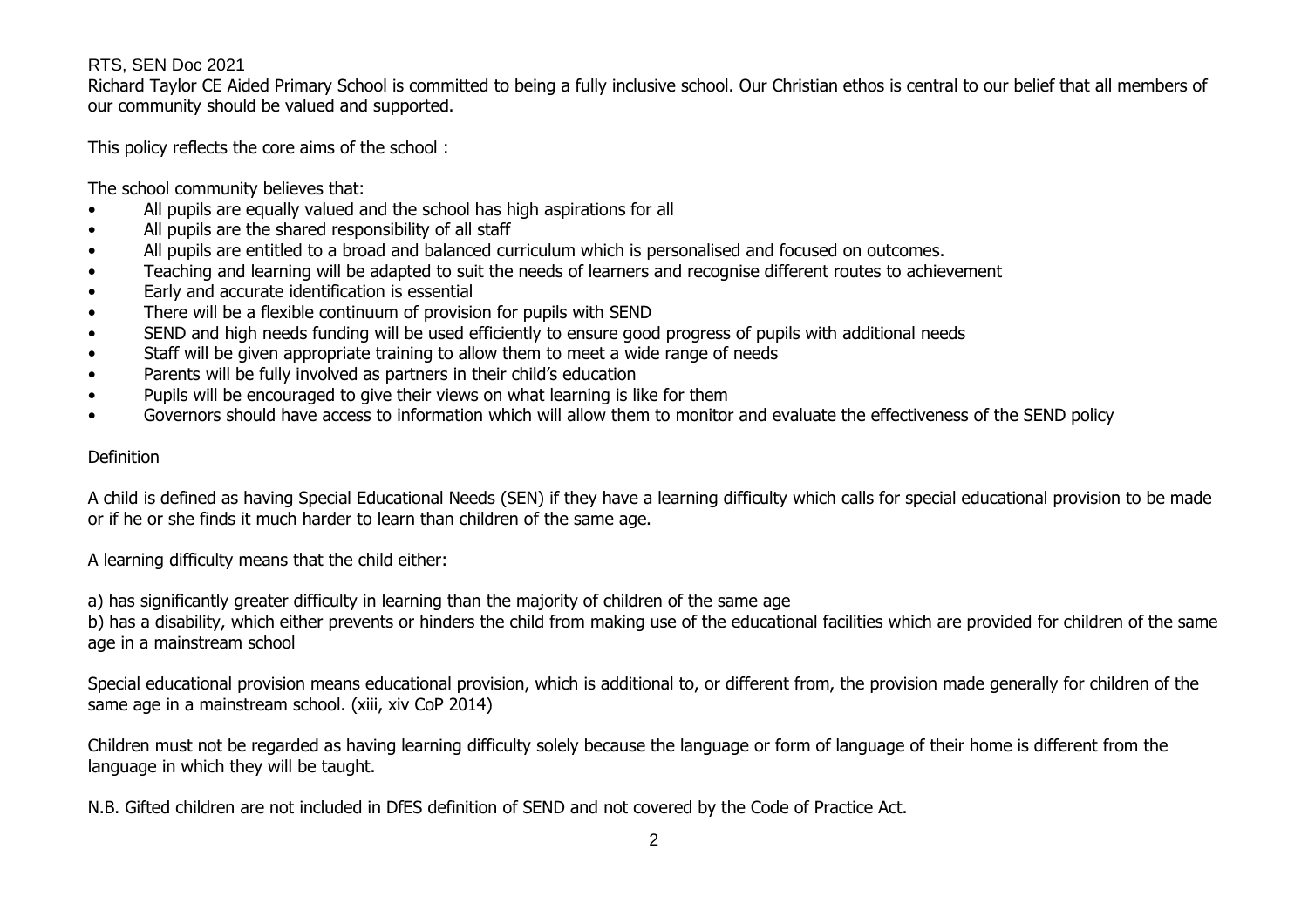Evidence suggests that approximately 75% of disabled children also have a special educational need and these pupils are also protected by the Equalities Act 2010.

Mainstream educational settings must use their best endeavours to secure the special educational provision called for by the child's or young person's needs.

#### **Procedures**

The Headteacher has the overall responsibility for the provision and progress of learners with SEND. Responsibility for coordination of Inclusion and SEND provision is as follows:

### Whole school approaches:

• All staff contribute to the completion of whole school provision maps and class provision maps and ensure that strategies are implemented to ensure quality first teaching for all.

- Regular communication takes place between class teachers, TAs, SENCo, parents and pupils to ensure good progress.
- All staff have appropriate access to up to date information about pupils with additional needs.
- The SENCO offers advice to all staff.
- Pupils are supported alongside their peers whenever possible.
- All pupils are encouraged to join in extra-curricular activities.
- All students have individualised targets.
- Provision maps are shared so that staff, pupils and parents know what reasonable adjustments are available.
- The training budget for staff is transparent.
- Provision for pupils with SEND is reflected throughout school self-evaluation.
- The complaints procedure is easily available to parents.
- Good access arrangements are made so that all pupils can demonstrate their full potential in tests and exams.
- The school's SEN Statement is published on both school and LA website and is attached to this policy.

#### Individualised approaches:

- Additional interventions will be implemented as necessary and these interventions will be monitored and evaluated
- Additional help will be sought appropriately from outside agencies using the NYCC referral system.

• Some pupils will have individualised provision maps (Goals Maps), behaviour plans, risk assessments, inclusion passports, health care plans or educational health care plans.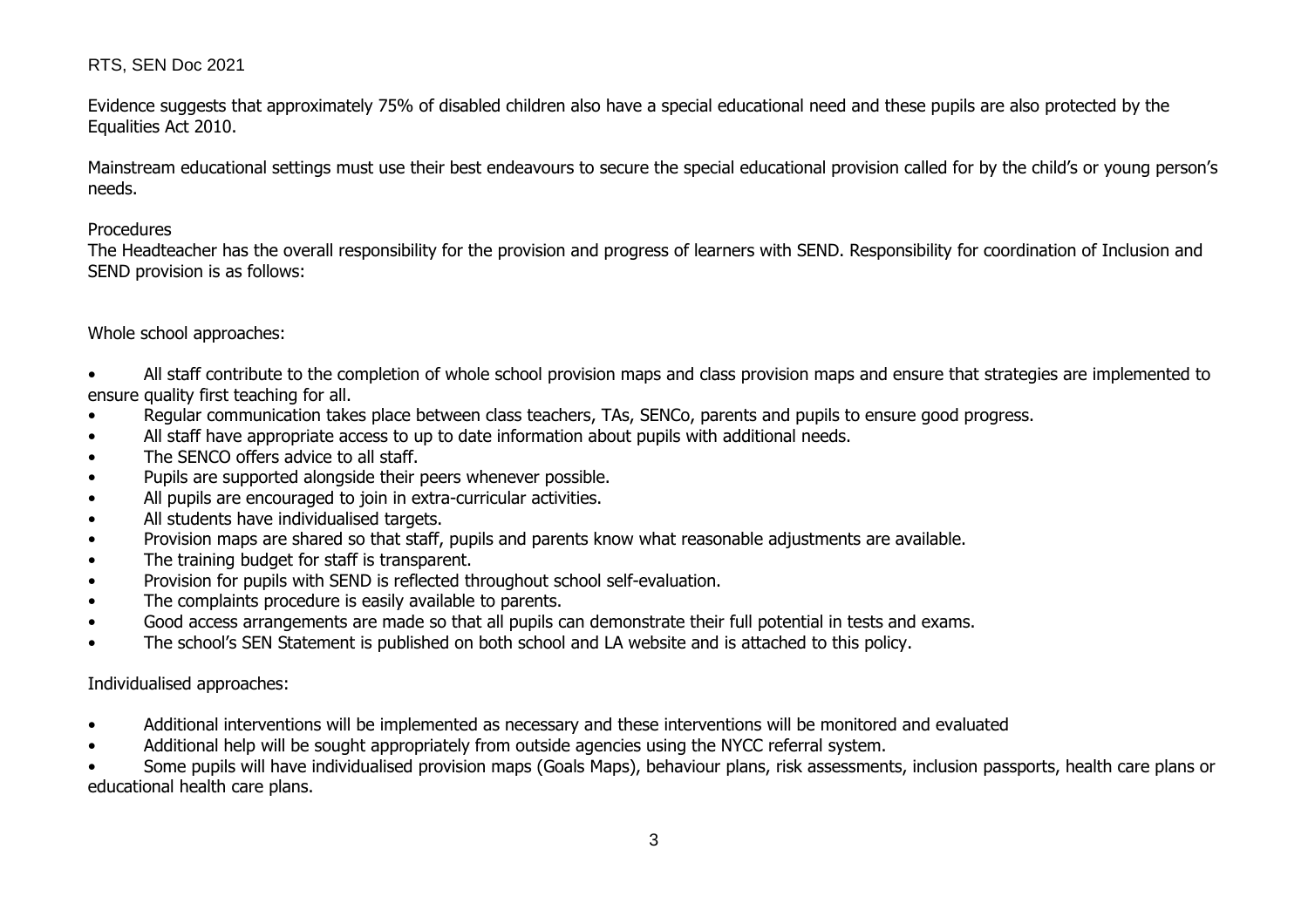• Pupil-centred reviews will be held regularly with families, considering acceptable meeting times. The parents and pupil will be respectfully listened to and their views will inform personalised learning.

- TAs will be trained so that they can encourage and support pupils, regardless of communication needs, to make their views known.
- Transition arrangements will be personalised to support additional need
- The SENCo will be appropriately qualified and have the skills required to meet statutory duties.
- Designated finances will be used appropriately to meet needs without reducing independence.
- Staff training will reflect the needs of the current school community.
- Parents will be given clear routes to access support, and be encouraged to bring a supporter to meetings if desired.
- The school will follow the latest statutory guidance.
- The SEN governor will meet termly with the SEN coordinator to ensure that the school is meeting the needs of pupils with SEN.

### Monitoring and evaluating performance

Monitoring and evaluating the progress of pupils with SEND is an integral part of our whole school system to monitor and evaluate achievement, teaching, behaviour and leadership and management. However, to ensure good life outcomes for this vulnerable group, additional, focused monitoring takes place. This includes:

- Monitoring and evaluating of interventions, including their value for money
- Analysis of data examining the progress of different vulnerable groups
- Learning walks and pupil interviews to evaluate the effectiveness of the strategies listed on provision maps
- Annual financial returns
- Completion of statutory functions by the SENCo related to referral for education health care plans, termly meetings and annual reviews.
- Use of the NYCC Inclusion Quality Mark (IQM)
- Work scrutiny with selected pupil groups
- Focused monitoring
- Detailed discussions with families and pupils
- Attendance and exclusions analysis
- Feedback from support agencies and Ofsted
- Analysis of information and data about the school

### Governors' Responsibility

The governing body evaluate the work of the school by:

- Appointing an SEND governor who is a champion for pupils with SEND
- Monitoring data with respect to vulnerable groups
- Challenging the leadership through informed questioning
- Undertaking learning walks in school with a focus on SEND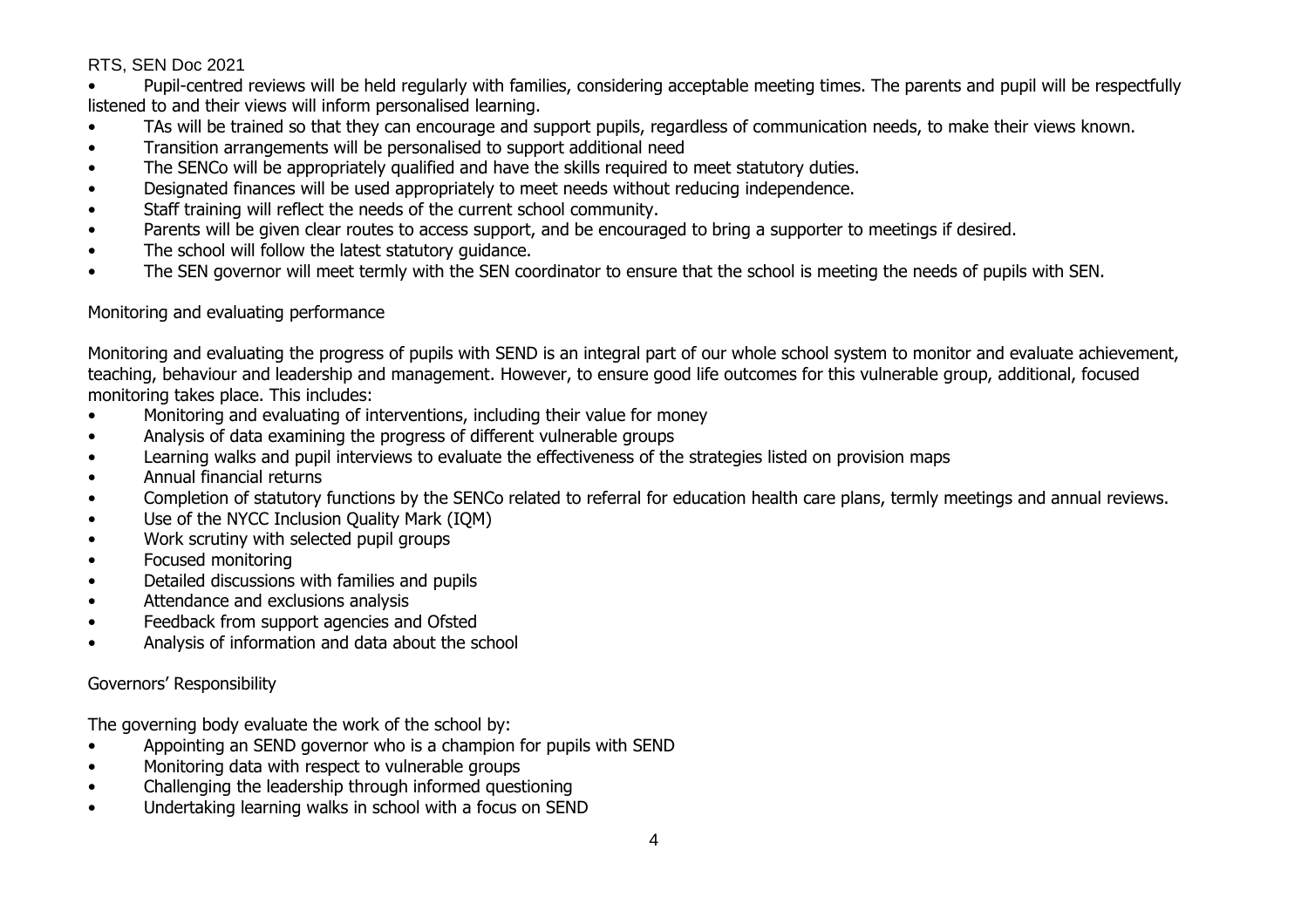- Meeting with parents and pupils
- Ensuring there is appropriate continuing professional development taking place for all staff with regard to SEND
- Holding the school to account for its use of SEND funding
- Respond promptly to any concerns and correspondence from parents relating to the schools provision for pupils with SEND.

### Legal Requirements

Governing bodies and the LEA have regard to the Code of Practice drawn up by the Secretary of State for Education (September 2014)

# Role of SEND Co-ordinators

- 1. To have a leading role in the evaluation of the policy.
- 2. To advise colleagues/governors on SEND matters.
- 3. To liaise with external agencies together with Head Teacher and Class Teacher in organising, ordering and managing SEND resources.
- 4. To keep full and accurate records of children identified on the SEND register.
- 5. To support class teachers in making sure that all SEND documentation, including class provision maps are effective and up to date.
- 6. To co-ordinate the training and development of Teaching Support Assistants.
- 7. To lead staff training on key areas when appropriate.
- 8. To work with other school networks.
- 9. Attend regular liaison meetings with the SMT to ensure that SEND provision is considered in the light of school development priorities.

# Role of Class Teacher

- To be proactive in the initial identification of SEND.
- To have responsibility for children's learning.
- To work in partnership with others who offer support and expertise.
- To build and develop partnerships with those who have parental responsibility.
- To ensure the class provision map accurately reflects the needs of their class and supports the progress of all pupils with identified SEND.

• To ensure that individual provision maps (Goals Maps) accurately reflect individual needs and supports the progress of a child with an EHC plan or those in need of specific additional and different support.

# SEND Support

In some cases the school will work in partnership with outside agencies to meet the needs of pupils. These agencies may include educational psychologists, enhanced mainstream schools, local authority specialist hub teams, medical professionals, speech and language therapists, CAMHS and other outside agencies.

The school may also work with the Family Support Workers to develop stronger links between home and school to support the progress of the child.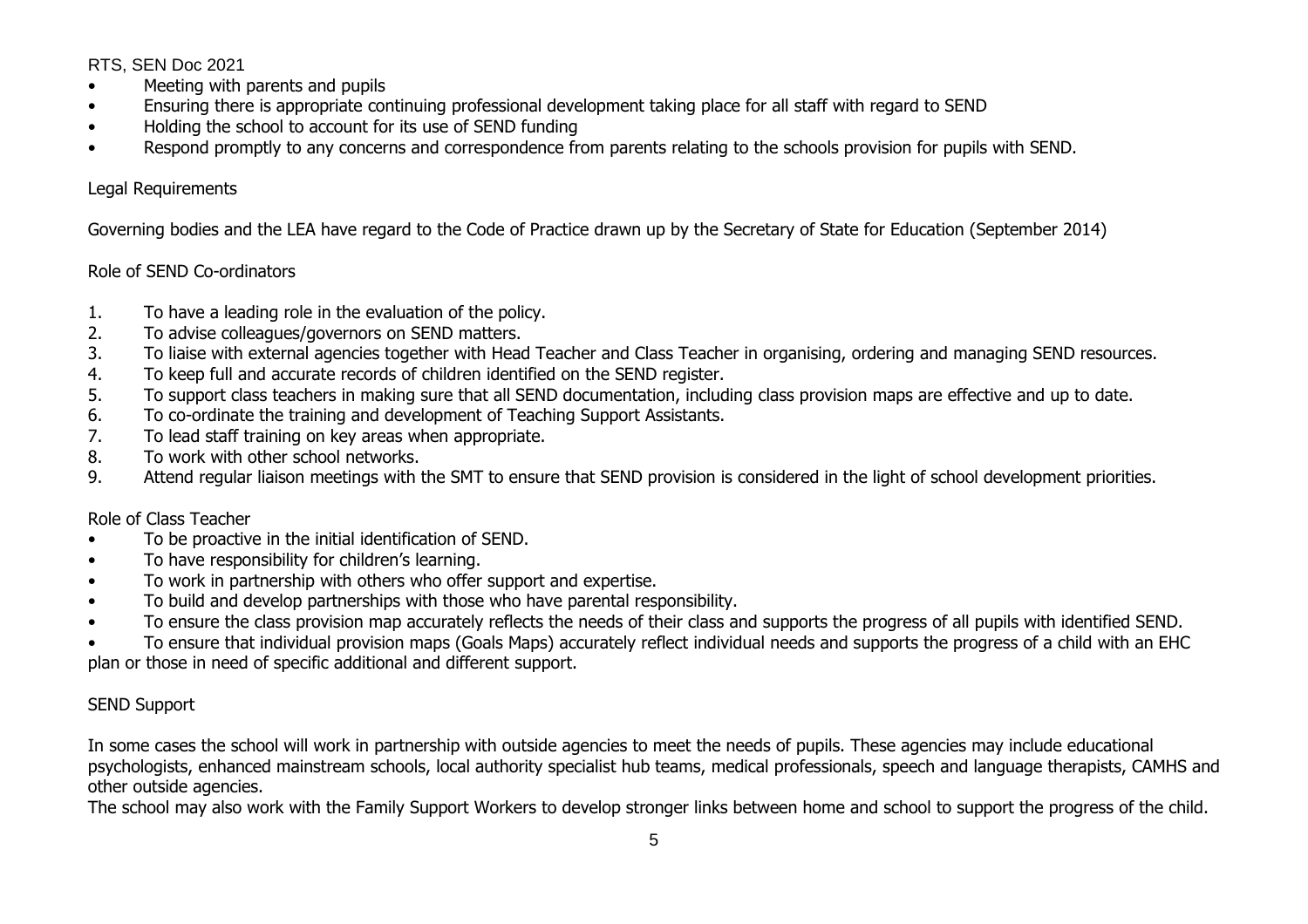School model for identification, assessment, monitoring and review of special needs

Placing children on the school register of Special Educational Needs

When a child is identified as having SEND the class teacher and SENCO will:

- Ensure that parents are kept informed from the start of any SEND provision and notified of any changes.
- Individual provision maps (Goals Maps) will be shared with parents to communicate SMART targets and progress
- Use appropriate assessment material to allow the child to show what they know, understand and can do, as well as to identify any learning difficulties.

• Ensure that ongoing observation and assessment provide regular feedback to parents/ carers about the child's achievements and experiences and that the outcomes of such assessment form the basis for planning the next steps of the child's learning.

• Involve parents in developing and implementing a joint learning approach at home and in school.

What is adequate progress for children with SEND?

Progress which

- closes the attainment gap between the child and their peers
- prevents the attainment gap growing wider
- matches or betters the child's previous rate of progress
- ensures access to the full curriculum
- demonstrates an improvement in self help, social or personal skills
- demonstrates improvements in the child's behaviour for learning

The SEND TOOLKIT and the Code of Practice for SEND available to all teachers in the Head teacher's office supports this policy.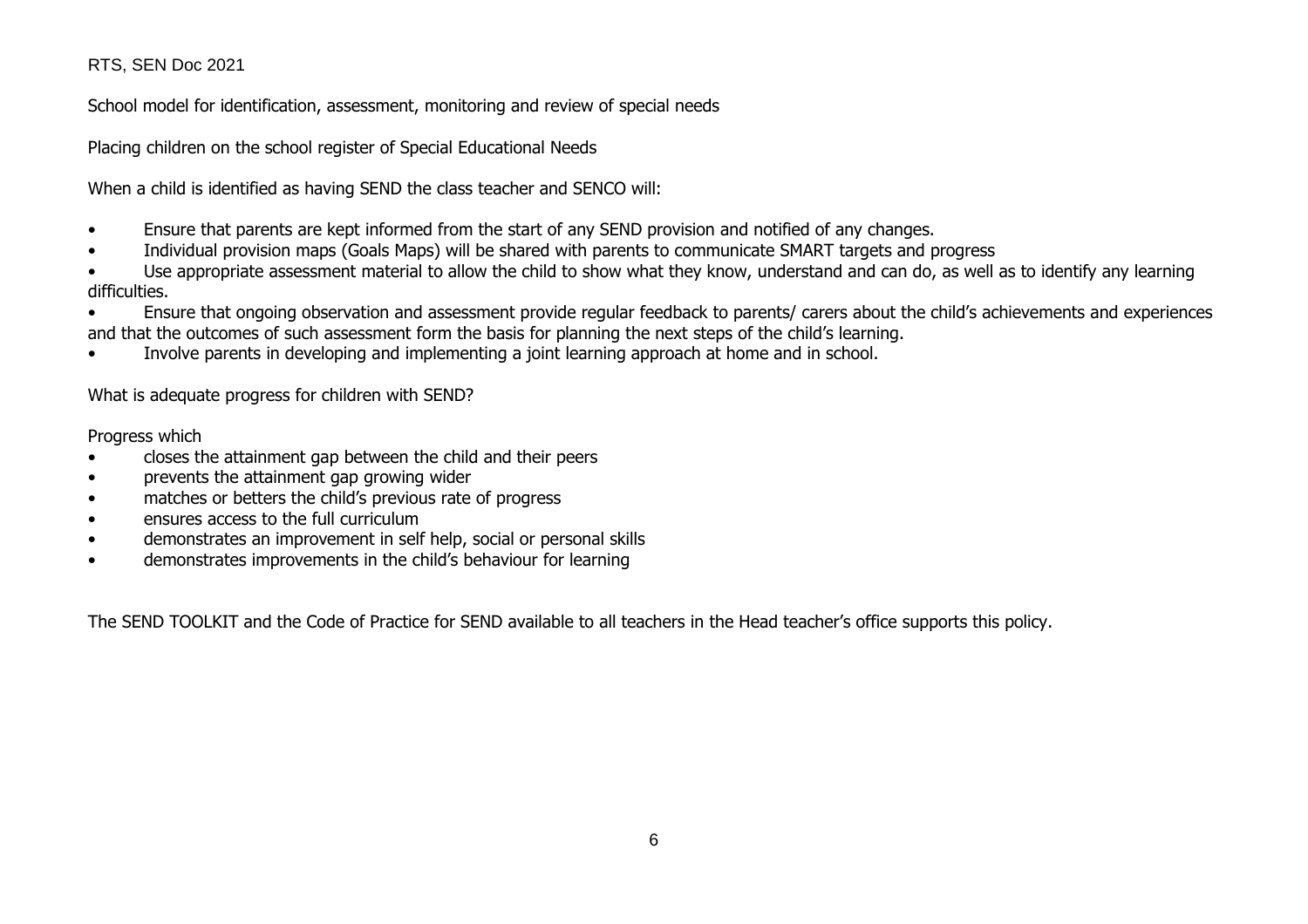Abbreviations used in the policy

| <b>SEND</b>  | Special Educational Needs & Disabilities      |
|--------------|-----------------------------------------------|
| <b>SENCO</b> | Special Educational Needs Coordinator         |
| C&I          | Communication and Interaction (Autism & SLCN) |
| CoP          | Code of Practice                              |
| EP           | <b>Educational Psychologist</b>               |
| <b>EMS</b>   | <b>Enhanced Mainstream School</b>             |
| <b>ESWS</b>  | <b>Educational Social Work Service</b>        |
| <b>SEND</b>  | Special Educational Needs and/or Disabilities |
|              | SENCo Special Educational Needs Coordinator   |
| TA           | <b>Teaching Assistant</b>                     |

A copy of this policy is available for all parents who request one, from the school office.

Actions Identified to support the development of support for learners with SEND are included in the school development plan.

Other relevant School Policies

Assessment PSHE Behaviour Anti – Bullying Equal Opportunities Race Equality Disability Discrimination Access and Equality

Reviewed 21/22 Next Review 24/25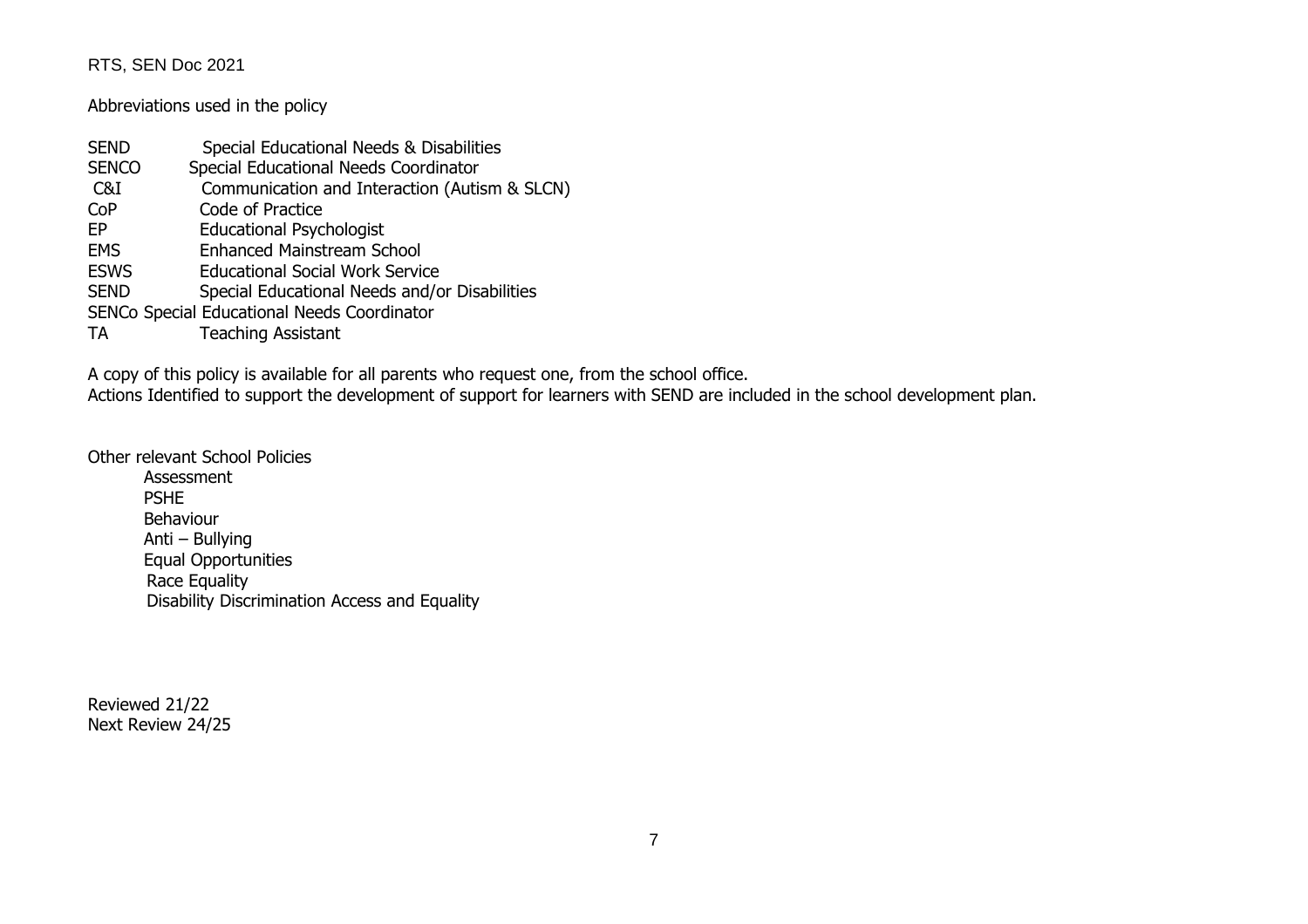

Richard Taylor CE Primary School SEN information report Date: September 2021 Link to SEN Policy: <http://rtsharrogate.com/>

**At Richard Taylor Our Vision for Every Child is that they:**

**'Find friendship, have responsibility, make progress and know that they are loved by God'.**

**The Christian values of Friendship, Trust, Respect, Determination, Sportsmanship, Peace, Forgiveness, Responsibility and Service were chosen by our children as the values that guide the way that every member of our community lives their daily lives.**

Every child has unique strengths and challenges as they grow and develop. The SEND Code of Practice 2015 describes children as having a learning difficulty or disability if they….

- 1. Have a significantly greater difficulty in learning than the majority of others of the same age; or
- 2. Have a disability which prevents of hinders them from making use of educational facilities of a kind generally provided for others of the same age in mainstream schools or mainstream post 16 institutions.

This report shows how we seen to meet the needs of these children as valued members of our learning community.

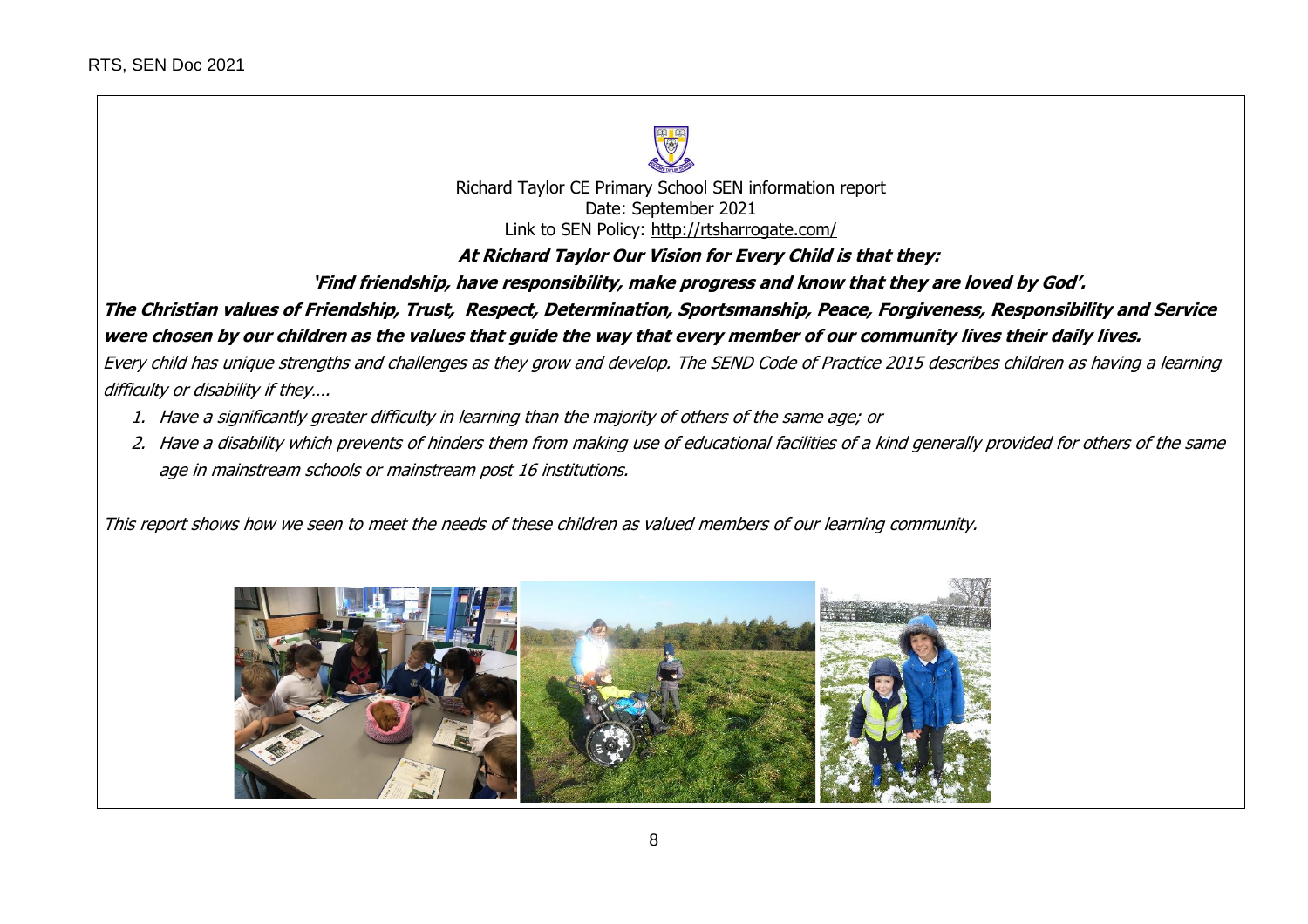|                        | North Yorkshire LA expectation of good practice                                                                                                                                                                                                                                                                                                                                                                                                                                                                                                                                                                                                   | School offer                                                                                                                                                                                                                                                                                                                                                                                                                                                                                                                                                                                                                                                                                                                                                                                                                                                                                                                                      |
|------------------------|---------------------------------------------------------------------------------------------------------------------------------------------------------------------------------------------------------------------------------------------------------------------------------------------------------------------------------------------------------------------------------------------------------------------------------------------------------------------------------------------------------------------------------------------------------------------------------------------------------------------------------------------------|---------------------------------------------------------------------------------------------------------------------------------------------------------------------------------------------------------------------------------------------------------------------------------------------------------------------------------------------------------------------------------------------------------------------------------------------------------------------------------------------------------------------------------------------------------------------------------------------------------------------------------------------------------------------------------------------------------------------------------------------------------------------------------------------------------------------------------------------------------------------------------------------------------------------------------------------------|
| Universal<br>Provision | High quality support for learning within mainstream lessons is<br>the most important factor in helping pupils with SEND to<br>make good progress alongside their peers. Your school will be<br>able to describe some of the approaches that classroom<br>teachers and other staff will be using throughout the day to<br>help address your child's needs within lessons. They may also<br>be able to share with you the school's overall plan of support<br>(provision map), which outlines many of these strategies. The<br>school must have a named governor who holds the school to<br>account for making good provision for pupils with SEND. | All staff at RTS are committed to providing a high quality inclusive<br>education for every child so that all can make progress, achieving their<br>full potential. The effective monitoring of teaching continues to show all<br>teaching within school is at least good and in many cases outstanding.<br>Lessons are carefully planned to provide challenge and support for<br>every child<br>Staff use a variety of teaching styles and resources in lessons to<br>support children's learning. Whole school provision maps, class<br>provision maps and individual provision maps (Goals Maps) are all in<br>place to record the range of strategies and interventions used to meet<br>the needs of individual children. Dr J Johnson is the school's named<br>SEN governor; she meets regularly with the school's SENCo, Mrs. Emily<br>Styles, and provides update reports at full governor meetings on<br>provision for SEN within school. |

Code of practice requirements 2015. The SEN information report should describe how the school or setting:

• Approaches the teaching/ learning and development of children and young people with special educational needs;

- Adapts the curriculum/provision and additional learning support available to children and young people with special educational needs;
- Supports and improves the emotional and social development of children and young people with special educational need.

| Recording<br>Provision, | Where the school feels that something additional or different is<br>needed to support your child because they have SEND they<br>will discuss this carefully with you. This information may well<br>be recorded in a document for you and your child, known as<br>an individual provision map, known as a Goals Map This should<br>include: -<br>• Your child's voice- what they want people to know<br>about them as individuals and the way they learn<br>details of any strategies being used to support your<br>child in class;<br>• details of any extra support or interventions for your child<br>• your child's learning targets;<br>• the next date when your child's progress will be reviewed. | Children who have been identified as needing additional support will<br>have their targets recorded. At RTS we use the following tools to record<br>interventions and support:<br>Inclusion Passports.<br><b>Records of Intervention Programmes</b><br><b>Class Provision Maps</b><br><b>Individual Provision Maps</b><br><b>Personalised Pupil Goal Maps</b><br>Records of intervention and provision are reviewed termly and adapted<br>if required to ensure that they accurately meet the needs of children. |
|-------------------------|----------------------------------------------------------------------------------------------------------------------------------------------------------------------------------------------------------------------------------------------------------------------------------------------------------------------------------------------------------------------------------------------------------------------------------------------------------------------------------------------------------------------------------------------------------------------------------------------------------------------------------------------------------------------------------------------------------|------------------------------------------------------------------------------------------------------------------------------------------------------------------------------------------------------------------------------------------------------------------------------------------------------------------------------------------------------------------------------------------------------------------------------------------------------------------------------------------------------------------|
|-------------------------|----------------------------------------------------------------------------------------------------------------------------------------------------------------------------------------------------------------------------------------------------------------------------------------------------------------------------------------------------------------------------------------------------------------------------------------------------------------------------------------------------------------------------------------------------------------------------------------------------------------------------------------------------------------------------------------------------------|------------------------------------------------------------------------------------------------------------------------------------------------------------------------------------------------------------------------------------------------------------------------------------------------------------------------------------------------------------------------------------------------------------------------------------------------------------------------------------------------------------------|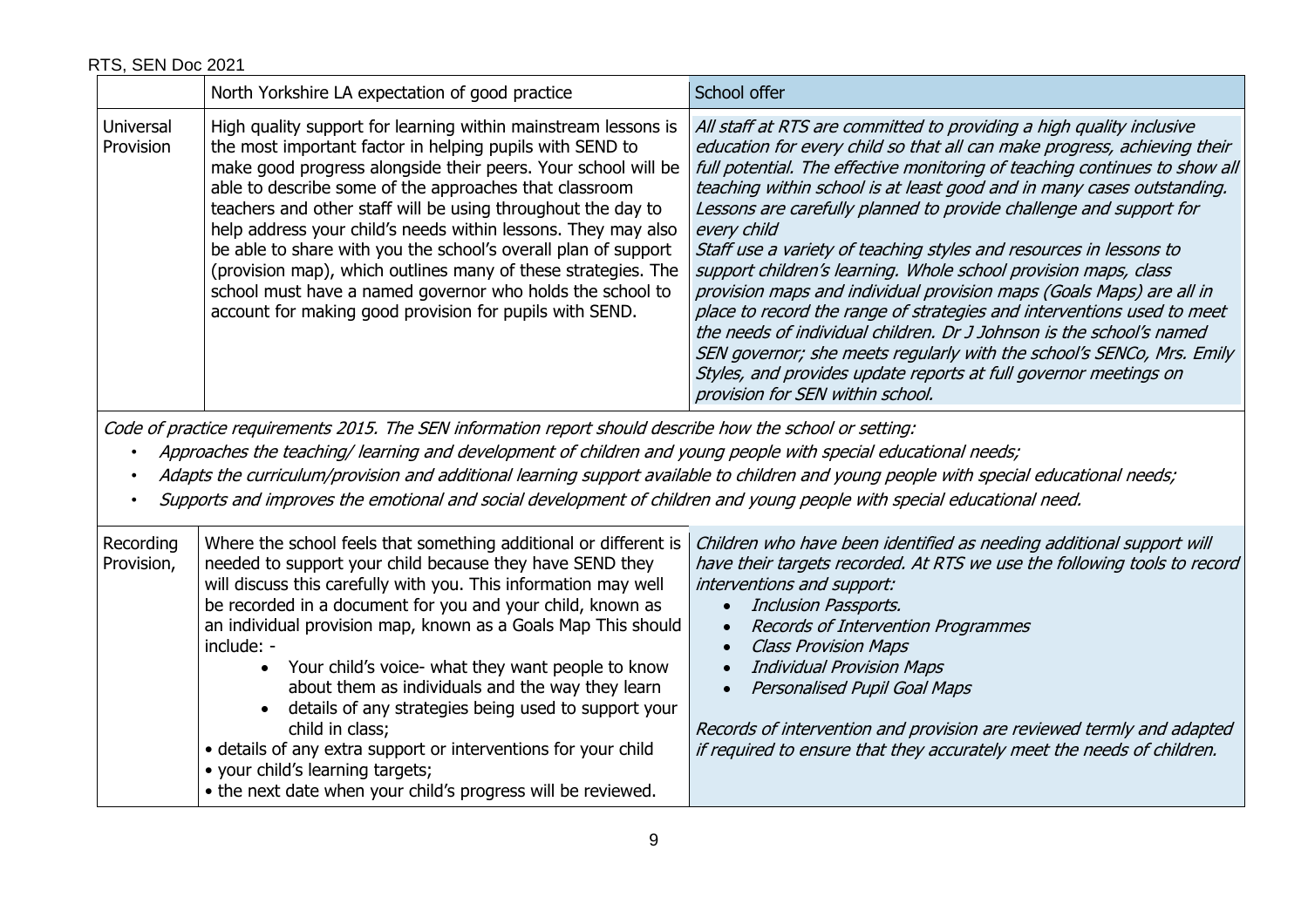in lessons.

Code of practice requirements 2015. The SEN information report should describe how the school or setting:

• Identifies the particular special educational needs of <sup>a</sup> child or young person;

support should be aiming to make your child more independent

| Interventions             | Schools use a range of evidence-based interventions to<br>support pupils with SEND to make better progress.<br>Interventions are structured learning programmes. Your<br>school will be able to explain to you:<br>• what interventions your child is receiving and what are<br>the intended learning outcomes;<br>• when during the week any interventions will be delivered<br>and for how many weeks;<br>• who will be delivering the interventions (usually a well-<br>trained teaching assistant) and where (e.g. in class or<br>outside the classroom)<br>• how the interventions will relate to and support learning<br>in the classroom;<br>• how they will be monitored closely to make sure they are<br>helping your child to make accelerated progress. | At RTS we are able to offer a wide variety of interventions to support<br>the needs of all children.<br>Interventions are carefully monitored on a termly basis in order to<br>ensure that they have an impact on pupils learning.<br>Staff receive regular training and support provided by a number of<br>different agencies.<br>All interventions are recorded on class provision maps and individual<br>provision maps, both are reviewed on a termly basis.<br>Children with the highest needs are assessed using the BSquared<br>assessment resource which then allows the school to create a highly<br>personalised curriculum with highlighted next steps.<br>The School will also use the Boxhall Assessment Tool to identify the<br>correct support package for children who need social and emotional,<br>mental health support. |
|---------------------------|--------------------------------------------------------------------------------------------------------------------------------------------------------------------------------------------------------------------------------------------------------------------------------------------------------------------------------------------------------------------------------------------------------------------------------------------------------------------------------------------------------------------------------------------------------------------------------------------------------------------------------------------------------------------------------------------------------------------------------------------------------------------|---------------------------------------------------------------------------------------------------------------------------------------------------------------------------------------------------------------------------------------------------------------------------------------------------------------------------------------------------------------------------------------------------------------------------------------------------------------------------------------------------------------------------------------------------------------------------------------------------------------------------------------------------------------------------------------------------------------------------------------------------------------------------------------------------------------------------------------------|
|                           | Code of practice requirements 2015. The SEN information report should describe how the school or setting:<br>Secures the services, provision and equipment required by children and young people with special educational needs;                                                                                                                                                                                                                                                                                                                                                                                                                                                                                                                                   |                                                                                                                                                                                                                                                                                                                                                                                                                                                                                                                                                                                                                                                                                                                                                                                                                                             |
| Extra<br>Adult<br>Support | There may be occasions when the school feels that some<br>additional support within lessons may help your child to make<br>better progress. This is by no means always the case. However,<br>if some additional small group or one to one support within<br>lessons is planned, the school will explain how this will work,<br>what the aims of this support will be and how and when the<br>impact of this support will be reviewed. Most importantly, this                                                                                                                                                                                                                                                                                                       | RTS has a large number of highly skilled teaching assistants who<br>support both individuals and groups of children.<br>At certain times children may need a high level of individual support;<br><b>however,</b> our aim is always to help children to become independent<br>learners.<br>Staff receive regular professional development in specific areas of<br>SEND.                                                                                                                                                                                                                                                                                                                                                                                                                                                                     |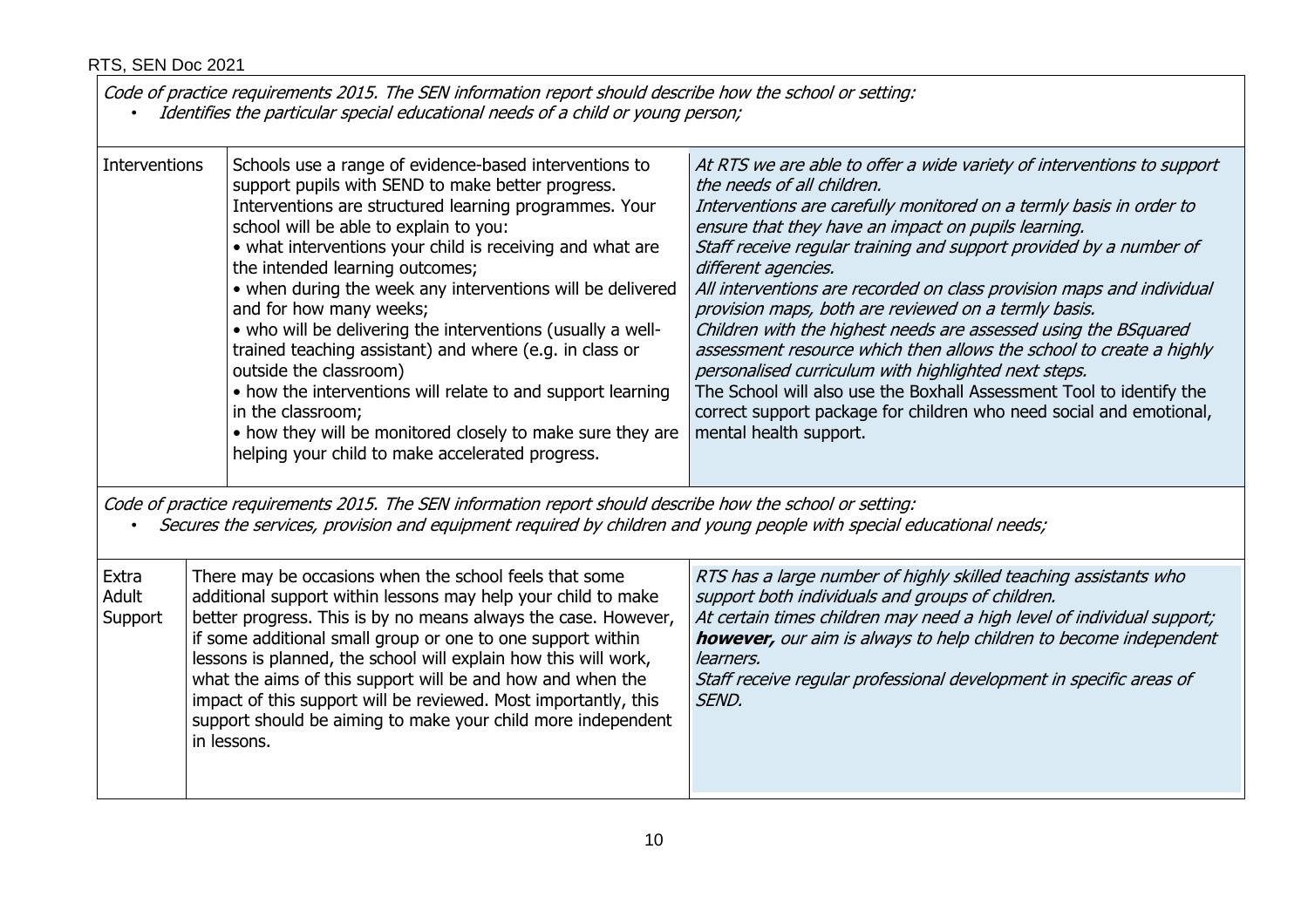| Code of practice requirements 2015. The SEN information report should describe how the school or setting:<br>Secures the additional learning support available to children and young people with special educational needs; |                                                                                                                                                                                                                                                                                                                                                                                                                               |                                                                                                                                                                                                                                                                                                                                                                                                                                                                                                                                                                                                                                                                                                                                                                                                                                                                                                                                                                                                                                                                                                                                                                                              |  |
|-----------------------------------------------------------------------------------------------------------------------------------------------------------------------------------------------------------------------------|-------------------------------------------------------------------------------------------------------------------------------------------------------------------------------------------------------------------------------------------------------------------------------------------------------------------------------------------------------------------------------------------------------------------------------|----------------------------------------------------------------------------------------------------------------------------------------------------------------------------------------------------------------------------------------------------------------------------------------------------------------------------------------------------------------------------------------------------------------------------------------------------------------------------------------------------------------------------------------------------------------------------------------------------------------------------------------------------------------------------------------------------------------------------------------------------------------------------------------------------------------------------------------------------------------------------------------------------------------------------------------------------------------------------------------------------------------------------------------------------------------------------------------------------------------------------------------------------------------------------------------------|--|
| Expected<br>progress                                                                                                                                                                                                        | All pupils with SEND should make at least expected progress, in<br>line with their peers. Your school will be able to explain how it<br>will be monitoring your child's progress to ensure that it is at<br>least in line with expectations. This will usually include progress<br>made with personal targets, and overall progress against<br>National Curriculum Age Related Expectations for the end of<br>each age group. | Intervention strategies use smart targets to assess the progress of<br>pupils over the length of the intervention.<br>New Pre-Key stage 1 standards are occasionally used to monitor the<br>progress of pupils with SEND.<br>The school uses the BSquared tracking system for children working<br>significantly below the national curriculum. The system allows staff to<br>identify the specific next step to be targeted for individual children.<br>The progress of pupils with identified SEND will continue to be<br>monitored against national expectation. RTS currently measures<br>progress against age related expectations.<br>Not all children are able to achieve national expectations. Additional<br>support may be needed to help a child make progress.<br>The progress of all children is monitored on a regular basis as part of<br>an established whole school framework.<br>You will have the opportunity to discuss your child's progress at the<br>parent consultation meetings and at regular review meetings.<br>Staff, including the school's SENCo Mrs. Styles, are always available to<br>discuss the concerns of any parents regarding their child's progress. |  |

Code of practice requirements 2015. The SEN information report should describe how the school or setting:

- Monitors the progress towards any of the outcomes identified for children and young people with special educational needs will be assessed and reviewed, including information about how those children, their parents and young people will take part in any assessment and review;
- Monitors and evaluates the effectiveness of special educational provision, including information about how children, their parents and young people will take part in any assessment and evaluation;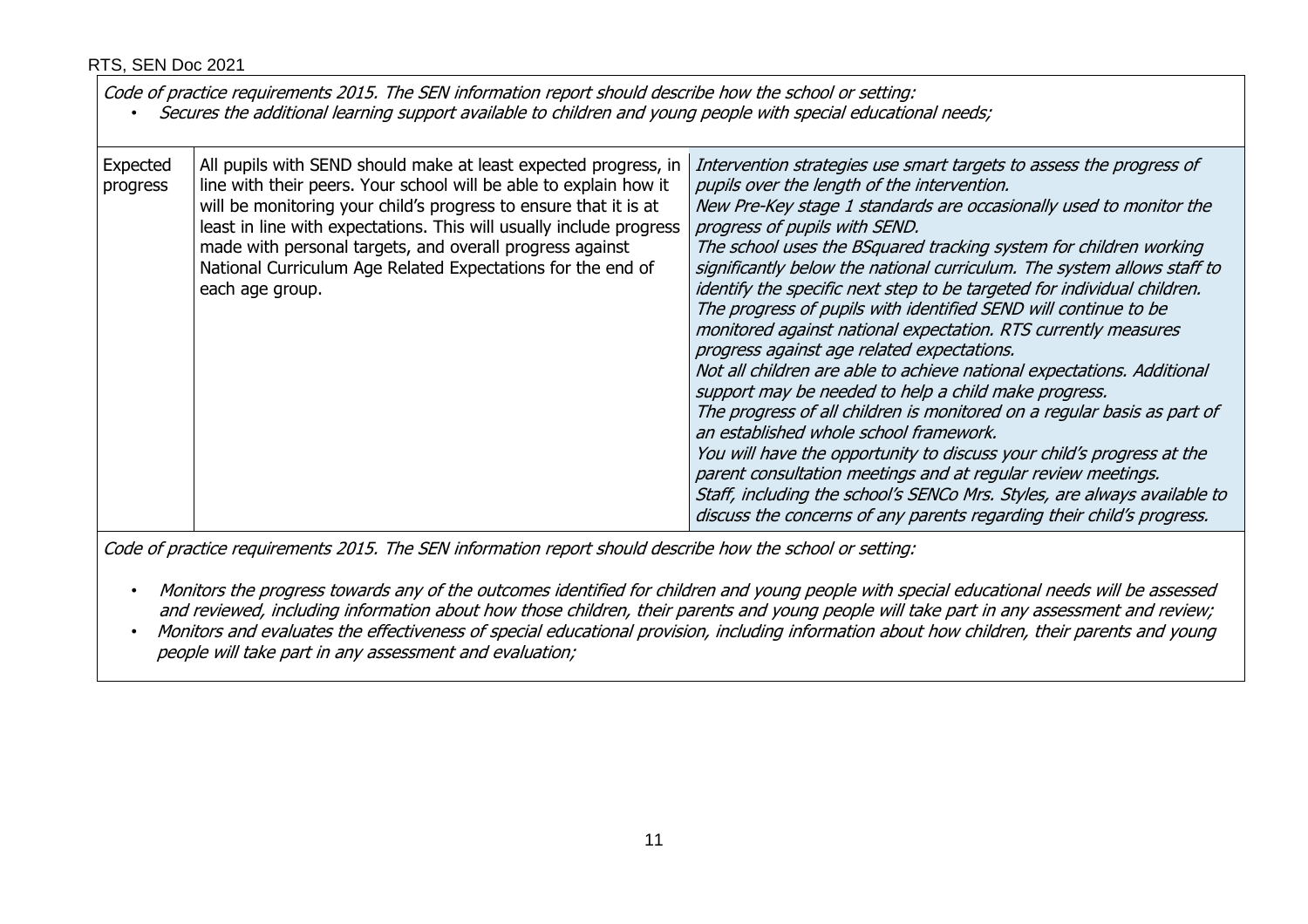| Inclusion<br>Quality<br>Mark | Many North Yorkshire schools have used our Inclusion Quality<br>Mark (IQM) to evaluate how successfully they include all<br>learners, including those with SEND. The IQM allows schools to<br>show how they are benefiting different groups of learners, and<br>how their outcomes are improving as a result of their work. A<br>full list of North Yorkshire schools currently holding the IQM is<br>available. | The school currently holds the IQM at level 4 (enhancing Inclusion) and<br>is firmly committed to ensuring all children feel valued and supported in<br>school.<br>Ofsted 2017, 'The school lives out its Christian and British values with<br>integrity and fervor. There is a tangible sense of community, care,<br>respect of, and value for, others as soon as you enter the school and as<br>pupils and staff carry out their daily work.' |
|------------------------------|------------------------------------------------------------------------------------------------------------------------------------------------------------------------------------------------------------------------------------------------------------------------------------------------------------------------------------------------------------------------------------------------------------------|-------------------------------------------------------------------------------------------------------------------------------------------------------------------------------------------------------------------------------------------------------------------------------------------------------------------------------------------------------------------------------------------------------------------------------------------------|
|                              | Schools who do not hold the IQM should demonstrate their<br>commitment to Equality in line with the Equality Act 2010 and in<br>line with their school's aims and vision statement.                                                                                                                                                                                                                              |                                                                                                                                                                                                                                                                                                                                                                                                                                                 |

Code of practice requirements 2015. The SEN information report should describe how the school or setting:

- Supports children and young people with special educational needs in moving between phases of education, and in preparing for adulthood;
- Makes activities available for children and young people with special educational needs in addition to the curriculum;
- Ensures facilities that are available can be accessed by children and young people with special educational needs;

| Support<br>from other<br>agencies | The Local Authority offers a range of specialist support and<br>outreach services, including educational psychologists and<br>Local Authority Specialist Hub Teams, to help schools to<br>deliver appropriate support and interventions. Other<br>specialists such as speech and language therapists can also<br>support schools in this. If the school feels that the involvement<br>of another agency will help them to meet your child's needs<br>you will be informed and asked to give your consent. | At times it is useful for the school to request additional support from<br>outside agencies.<br>RTS has established excellent relationships with professionals from the<br>following agencies.<br>Local Authority Specialist Hub Teams<br><b>Early Years Advisory Service</b><br><b>Educational Psychologist</b><br><b>School Healthy Child Team</b><br>Social Care Team<br>Speech and Language Therapist<br>Physiotherapist<br><b>Occupational Therapists</b><br><b>Pediatrician Services</b> |
|-----------------------------------|-----------------------------------------------------------------------------------------------------------------------------------------------------------------------------------------------------------------------------------------------------------------------------------------------------------------------------------------------------------------------------------------------------------------------------------------------------------------------------------------------------------|------------------------------------------------------------------------------------------------------------------------------------------------------------------------------------------------------------------------------------------------------------------------------------------------------------------------------------------------------------------------------------------------------------------------------------------------------------------------------------------------|
|-----------------------------------|-----------------------------------------------------------------------------------------------------------------------------------------------------------------------------------------------------------------------------------------------------------------------------------------------------------------------------------------------------------------------------------------------------------------------------------------------------------------------------------------------------------|------------------------------------------------------------------------------------------------------------------------------------------------------------------------------------------------------------------------------------------------------------------------------------------------------------------------------------------------------------------------------------------------------------------------------------------------------------------------------------------------|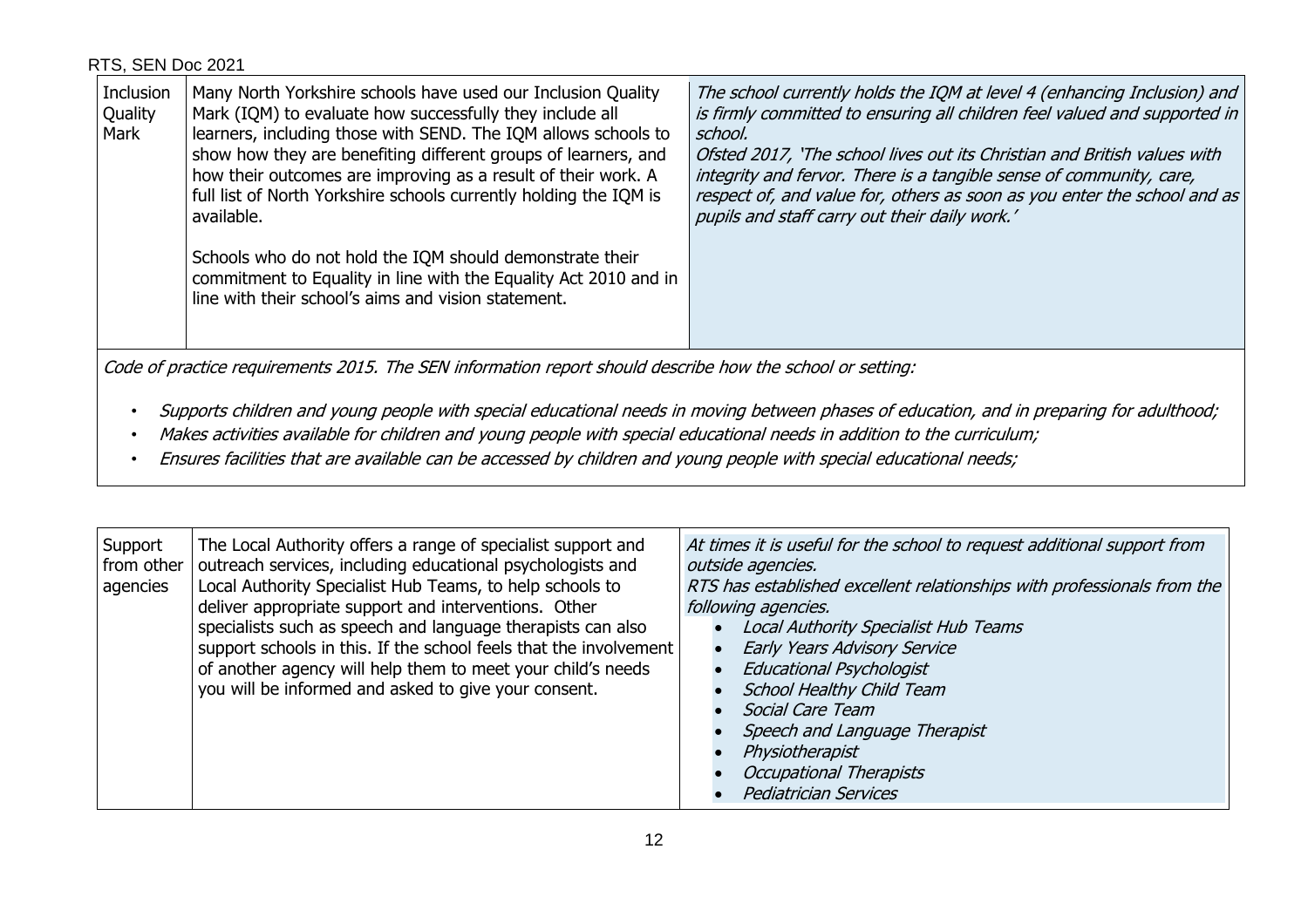|  | <b>Physical Medical Children's Services</b><br><b>Specialist Pediatric Services</b><br><b>Autism Outreach Service</b><br><b>Young Carers</b><br>Compass Phoenix<br><b>CAMHS</b><br><b>SENDIAS</b><br>Early Help Team<br>Professionals from all of the above agencies regularly support staff<br>and children in school.<br>The school would only contact an outside agency following a<br>discussion with parents. |
|--|--------------------------------------------------------------------------------------------------------------------------------------------------------------------------------------------------------------------------------------------------------------------------------------------------------------------------------------------------------------------------------------------------------------------|
|--|--------------------------------------------------------------------------------------------------------------------------------------------------------------------------------------------------------------------------------------------------------------------------------------------------------------------------------------------------------------------------------------------------------------------|

Code of practice requirements 2015. The SEN information report should describe how the school or setting:

• Secures the additional learning support available to children and young people with special educational needs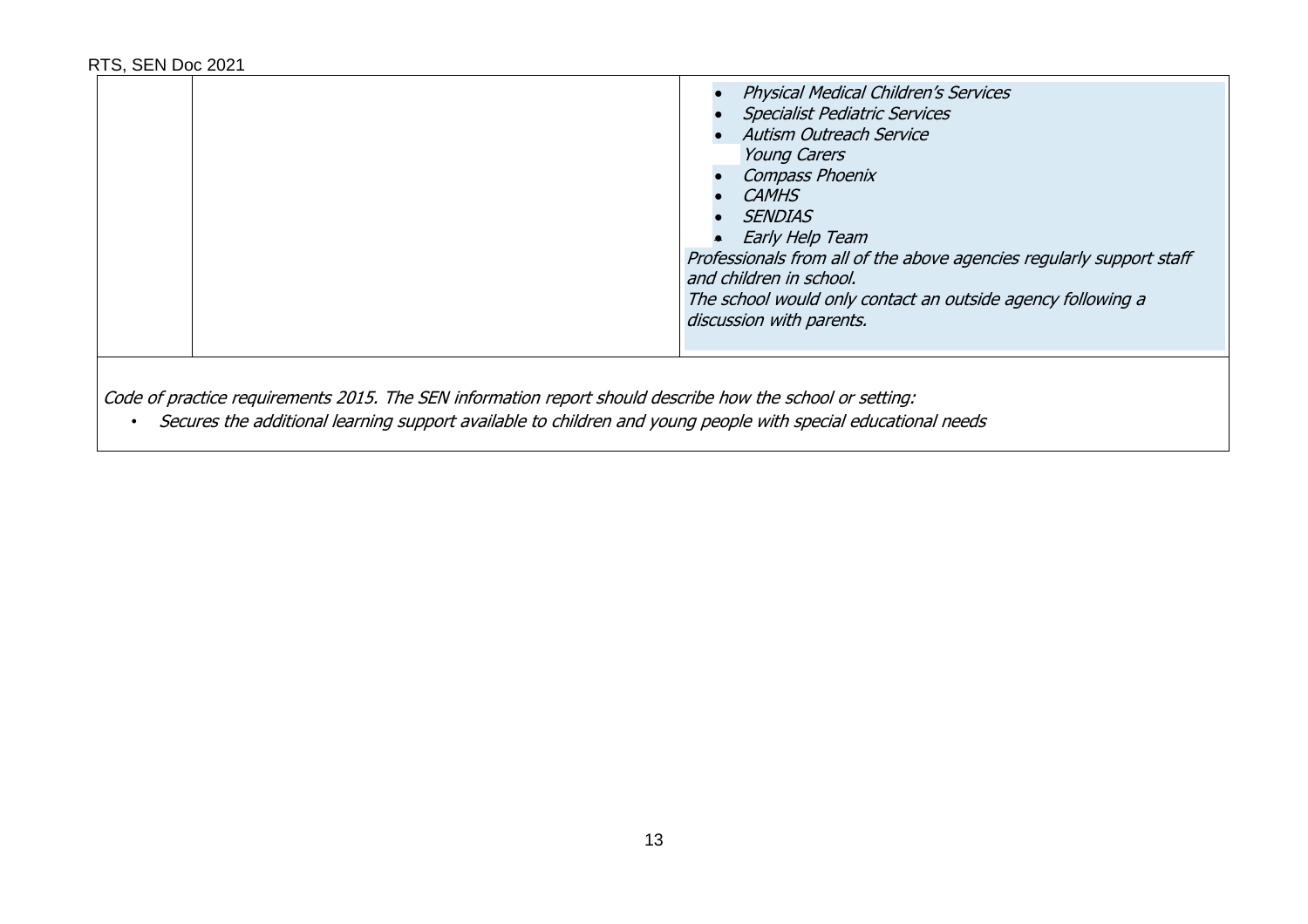| On-going<br>Schools communicate regularly with parents, usually<br>once a term, to discuss how well their child is doing. For<br>communication<br>pupils with SEND it is often desirable that there is more<br>with parents<br>frequent communication as it is vital that parents and<br>school work together closely. Your knowledge and<br>understanding of your child's needs is essential to<br>support the school in making the best provision for<br>them. This should also take account of your and your<br>child's hopes, personal goals and interests.<br>This will allow the school to regularly explain to you<br>where your child is in their learning, and to work with<br>you to ensure the most appropriate targets are set to<br>ensure progress. You should be informed about the age-<br>related levels which your child is working. If you are not<br>sure what these mean, don't be afraid to ask.<br>On-going communication with school may include:<br>• regular contact through a home-school book or by e-<br>mail to keep you informed of things that are going well<br>or particular successes<br>• more regular meetings to update you on your child's<br>progress and whether the support is working<br>• clear information about the impact of any interventions<br>• guidance for you to support your child's learning at<br>home.<br>Goals Maps sent home so you and your child can<br>discuss individual targets when additional and<br>different targets are set at school | Regular contact with parents is really important for all children with<br>SEND.<br>All parents have a wide number of opportunities to discuss their child's<br>progress as outlined in the 'expected progress' section of this<br>document.<br>For some children regular communication takes place on a daily basis<br>through the use of a home school book or contact with a member of<br>staff before and or after school.<br>The school's policy for SEND, which can be found on the school<br>website, outlines the framework for identifying pupils with additional<br>needs.<br>Individual provision maps are shared with parents and updated on a<br>termly basis.<br>The SENCo, Mrs. Styles, and members of the SMT are always available<br>to liaise with and provide support for parents. |
|-------------------------------------------------------------------------------------------------------------------------------------------------------------------------------------------------------------------------------------------------------------------------------------------------------------------------------------------------------------------------------------------------------------------------------------------------------------------------------------------------------------------------------------------------------------------------------------------------------------------------------------------------------------------------------------------------------------------------------------------------------------------------------------------------------------------------------------------------------------------------------------------------------------------------------------------------------------------------------------------------------------------------------------------------------------------------------------------------------------------------------------------------------------------------------------------------------------------------------------------------------------------------------------------------------------------------------------------------------------------------------------------------------------------------------------------------------------------------------------------------------------|------------------------------------------------------------------------------------------------------------------------------------------------------------------------------------------------------------------------------------------------------------------------------------------------------------------------------------------------------------------------------------------------------------------------------------------------------------------------------------------------------------------------------------------------------------------------------------------------------------------------------------------------------------------------------------------------------------------------------------------------------------------------------------------------------|
|-------------------------------------------------------------------------------------------------------------------------------------------------------------------------------------------------------------------------------------------------------------------------------------------------------------------------------------------------------------------------------------------------------------------------------------------------------------------------------------------------------------------------------------------------------------------------------------------------------------------------------------------------------------------------------------------------------------------------------------------------------------------------------------------------------------------------------------------------------------------------------------------------------------------------------------------------------------------------------------------------------------------------------------------------------------------------------------------------------------------------------------------------------------------------------------------------------------------------------------------------------------------------------------------------------------------------------------------------------------------------------------------------------------------------------------------------------------------------------------------------------------|------------------------------------------------------------------------------------------------------------------------------------------------------------------------------------------------------------------------------------------------------------------------------------------------------------------------------------------------------------------------------------------------------------------------------------------------------------------------------------------------------------------------------------------------------------------------------------------------------------------------------------------------------------------------------------------------------------------------------------------------------------------------------------------------------|

Code of practice requirements 2015. The SEN information report should describe how the school or setting:

• Consults and works in partnership with parents of children with special educational needs and with young people with special educational needs;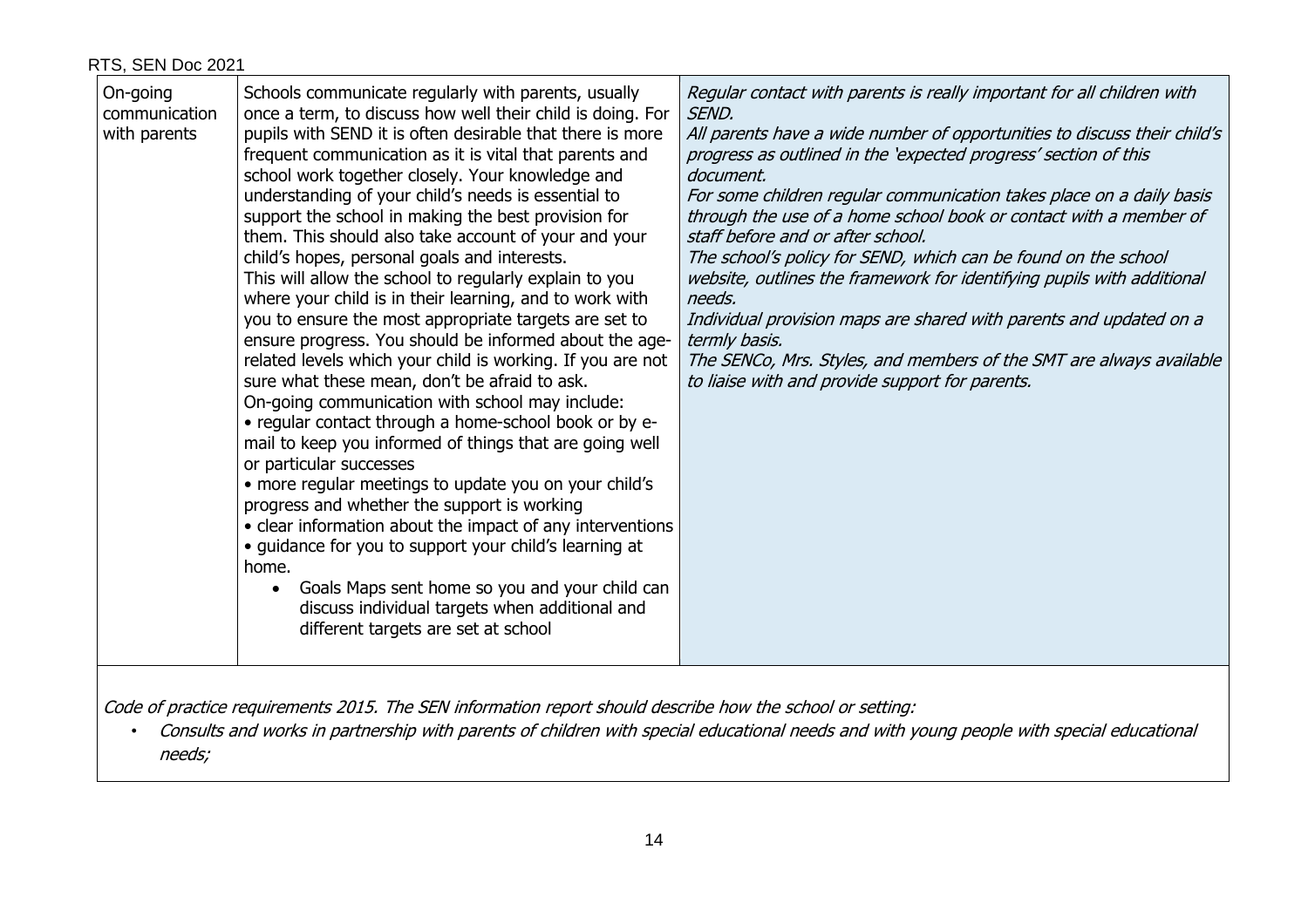| Inclusion<br>Passport   | Many schools use inclusion passports. This is a document<br>that summarises the support that has been given to a pupil<br>over a period of time, and the difference that this support<br>has made. You may like to ask your child's school whether<br>an inclusion passport would be useful for you and your<br>child. Your child may well have their own version which<br>they can share with staff and which can help to explain<br>their interests and things that help them learn and to enjoy<br>school. | At RTS inclusion passports and individual provision maps are used for<br>some children in order to summerise the support which has been<br>provided for a child over a period of time.<br>The documentation also highlights individual strengths and<br>achievements and notes strategies which do not work. It will also note<br>the differences which particular support strategies have made to the<br>child's learning and progress.                                                                                                                                                                                                                                                                        |
|-------------------------|---------------------------------------------------------------------------------------------------------------------------------------------------------------------------------------------------------------------------------------------------------------------------------------------------------------------------------------------------------------------------------------------------------------------------------------------------------------------------------------------------------------|-----------------------------------------------------------------------------------------------------------------------------------------------------------------------------------------------------------------------------------------------------------------------------------------------------------------------------------------------------------------------------------------------------------------------------------------------------------------------------------------------------------------------------------------------------------------------------------------------------------------------------------------------------------------------------------------------------------------|
| Parent<br>Partnership   | The SENDIAS team can be contacted through North<br>Yorkshire's education offices or on 01609 536923. The<br>Information, Advice and Support Service can offer impartial<br>advice and support which could include making a home<br>visit to listen to any concerns you may have, or attending<br>meetings with you. They may also be able to put you in<br>touch with other organisations or parent support groups.                                                                                           | The SENDIAS Coordinator is available to offer advice, listen to worries<br>of concerns, offer home visits, attend review meetings or support<br>transition to a new school.<br>Their advice is impartial and can be provided in the home setting. At<br>RTS the SENDIAS Coordinator is Carol Watson; she can be contacted<br>on 01609 536923.                                                                                                                                                                                                                                                                                                                                                                   |
| Statutory<br>Assessment | For a very few children more help will be needed than is<br>normally available through the school's own resources.<br>Schools, parents and other agencies may decide that it is<br>necessary to request a statutory assessment through the<br>local authority. Your school, or a SENDIAS Co-coordinator<br>can talk to you about this in more detail.                                                                                                                                                         | If a child does not make progress despite receiving additional support<br>in school and from external agencies an education health care plan will<br>be requested in consultation with parents and other agencies.<br>This is in order to provide the long-term support that a child may<br>need.<br>This framework has replaced the old system of statutory assessments<br>from September 2014.<br>As part of the process of building a case for an education health care<br>plan staff will ask to meet with families and gather information for an<br>EHCAR (educational health and care assessment request form). The<br>SENCo will help with this, along with input from outside professional<br>agencies. |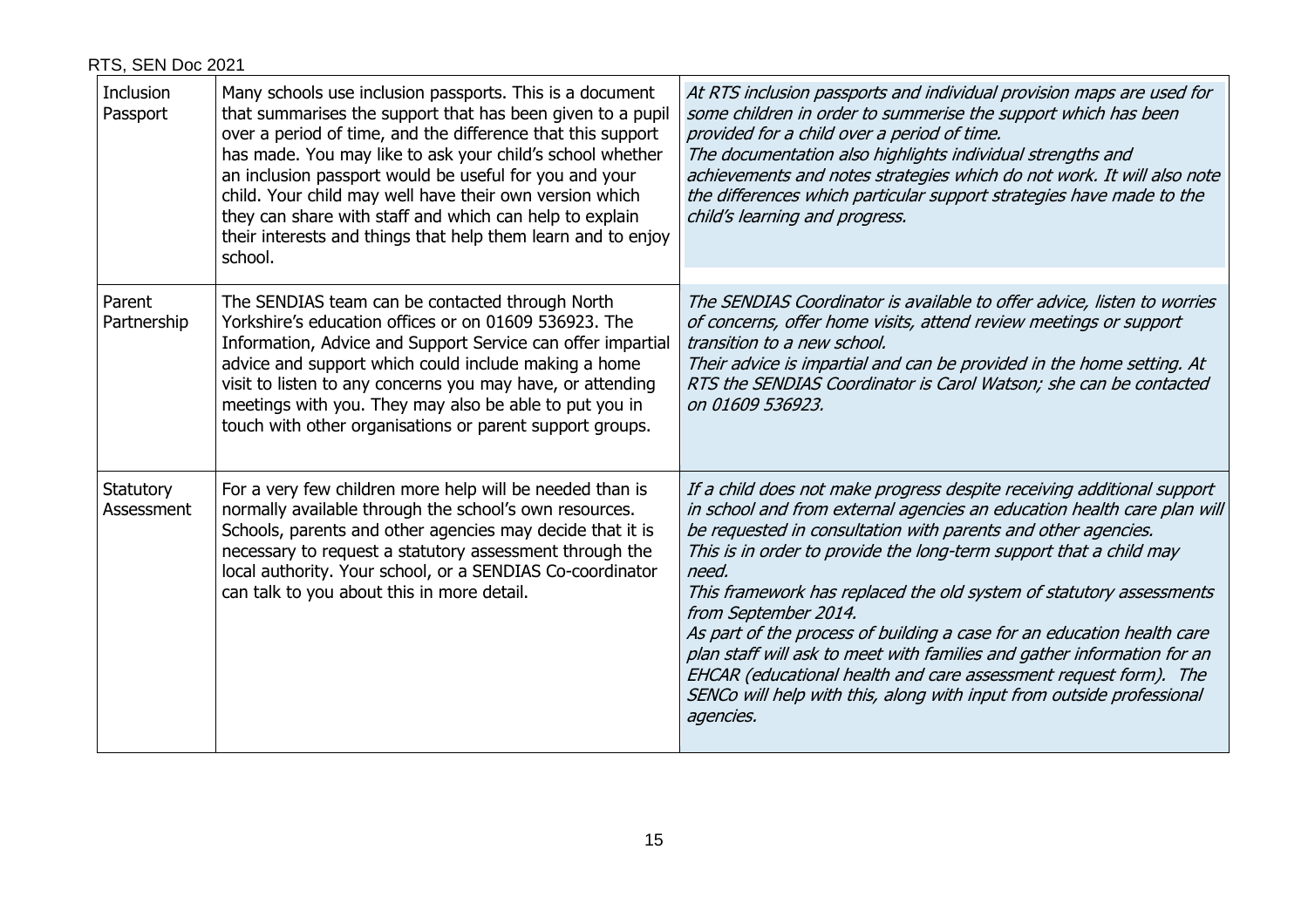| Key contacts | All mainstream schools have a SENCo. They, along with<br>your child's class teacher, will be able to discuss your<br>child's needs with you, the support for learning that the<br>school is providing to meet their needs, and what<br>expectations the school has for your child's progress. | At RTS we operate and open-door policy. Parents and carers are<br>encouraged to speak with the class teacher about any concerns which<br>they might have. They will be able to discuss and support which your<br>child is receiving.<br>If you wish to discuss your child's needs please contact the SENCo<br>who will be able to talk about how RTS can support children with<br><b>SEND</b><br>Key Contacts:<br>SENCo Mrs. E Styles.<br>Headteacher Mr. A Symonds<br>SEN Governor Dr J Johnson.<br>You can contact any of the above via the school on 01423<br>563078. |
|--------------|-----------------------------------------------------------------------------------------------------------------------------------------------------------------------------------------------------------------------------------------------------------------------------------------------|--------------------------------------------------------------------------------------------------------------------------------------------------------------------------------------------------------------------------------------------------------------------------------------------------------------------------------------------------------------------------------------------------------------------------------------------------------------------------------------------------------------------------------------------------------------------------|
|--------------|-----------------------------------------------------------------------------------------------------------------------------------------------------------------------------------------------------------------------------------------------------------------------------------------------|--------------------------------------------------------------------------------------------------------------------------------------------------------------------------------------------------------------------------------------------------------------------------------------------------------------------------------------------------------------------------------------------------------------------------------------------------------------------------------------------------------------------------------------------------------------------------|